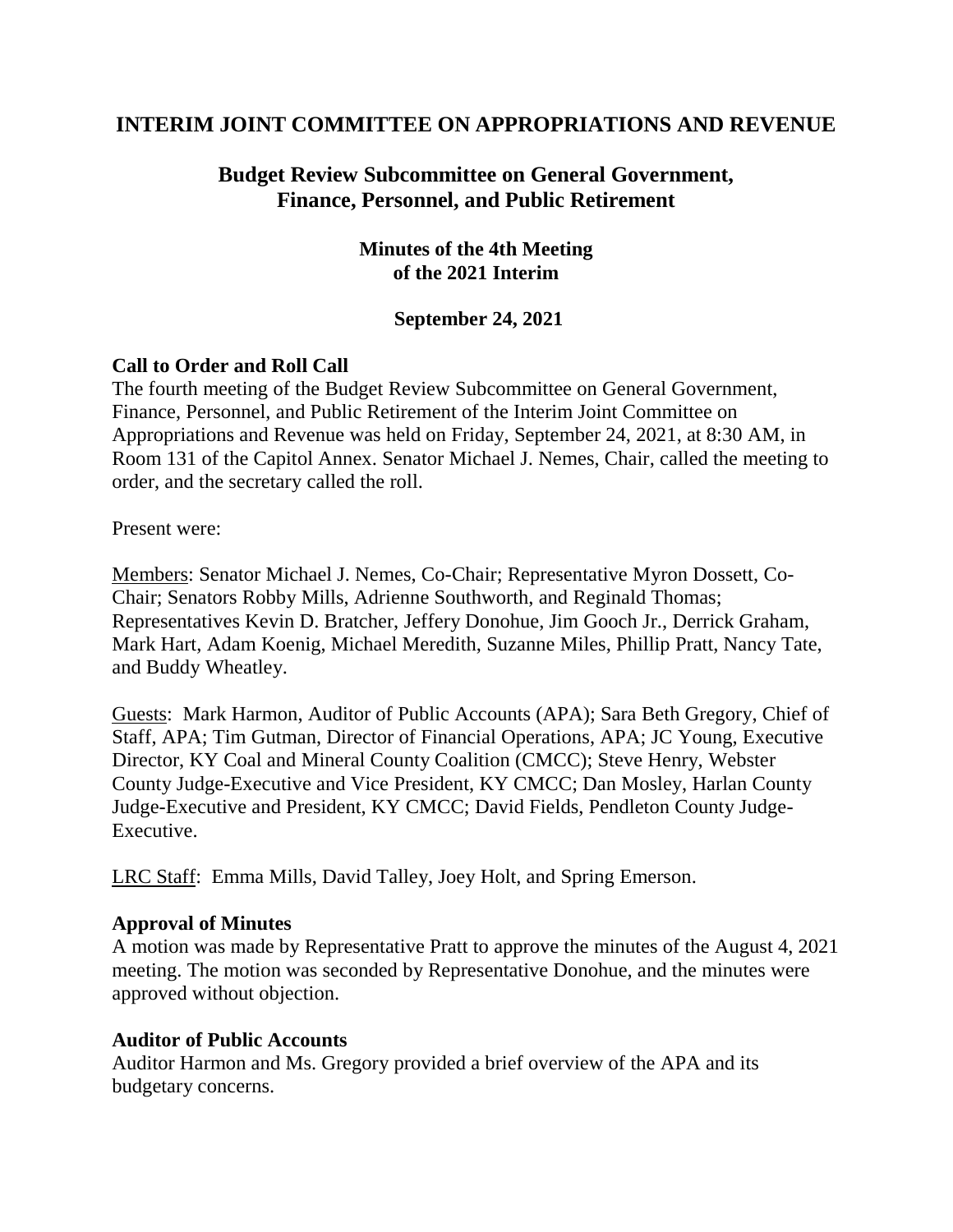In response to questions from Representative Graham regarding recruitment and retention, Ms. Gregory said most employees who earn enough overtime to receive a block-50 payout would rather receive the payout than have those hours roll over to sick leave time. They would not necessarily be interested in saving their sick time for retirement benefits. There is also a legal concern regarding federal wage and hour laws. There are approximately 124 employees on staff at the APA currently, and the personnel cap is 140 full-time and about eight part-time or interim employees. Representative Graham commented that the APA is designed to protect public funding in all agencies, as well as bring in additional revenue for the Commonwealth.

In response to a question from Representative Graham regarding how their service differs when dealing with local or county governments, Ms. Gregory said the APA does not routinely audit city or county governments, as they are done by outside CPA firms. If the APA is involved with cities or counties, those are typically special examinations in fraud abuse situations, rather than audits.

Senator Thomas commended Ms. Gregory, who served in the Senate in his first year here. Auditor Harmon said Ms. Gregory started out as his colleague in the House, before going to the Senate.

Representative Koenig commented that a consideration to be made for the upcoming budget would be to look at pay raises across-the-board in all agencies. Money could be saved in the long run, and it is overdue. Counties that do not have enough resources to pay their bills should look into merging with other counties.

Chair Nemes commented that the entities paying for the audits would be paying for an outside firm anyway, and most likely the outside audit would cost more. Auditor Harmon said one major problem is the retention rate. If employees could be retained, more audits could be performed more efficiently.

# **KY Coal and Mineral County Coalition**

Judges-Executive Henry, Mosley, and Fields, along with JC Young, provided an overview of the KY CMCC and its budgetary concerns.

Representative Graham commented that the coal industry has been a very important part of Kentucky's history, and coal-producing counties should try to attract and promote a variety of businesses to their areas.

In response to a question from Representative Graham regarding the number of counties impacted by coal and mineral rights, Mr. Young said there are 101 counties that receive some type of mineral funds, with 26 counties being active producers. He added that those numbers are consistently changing, due to the ebb and flow of production.